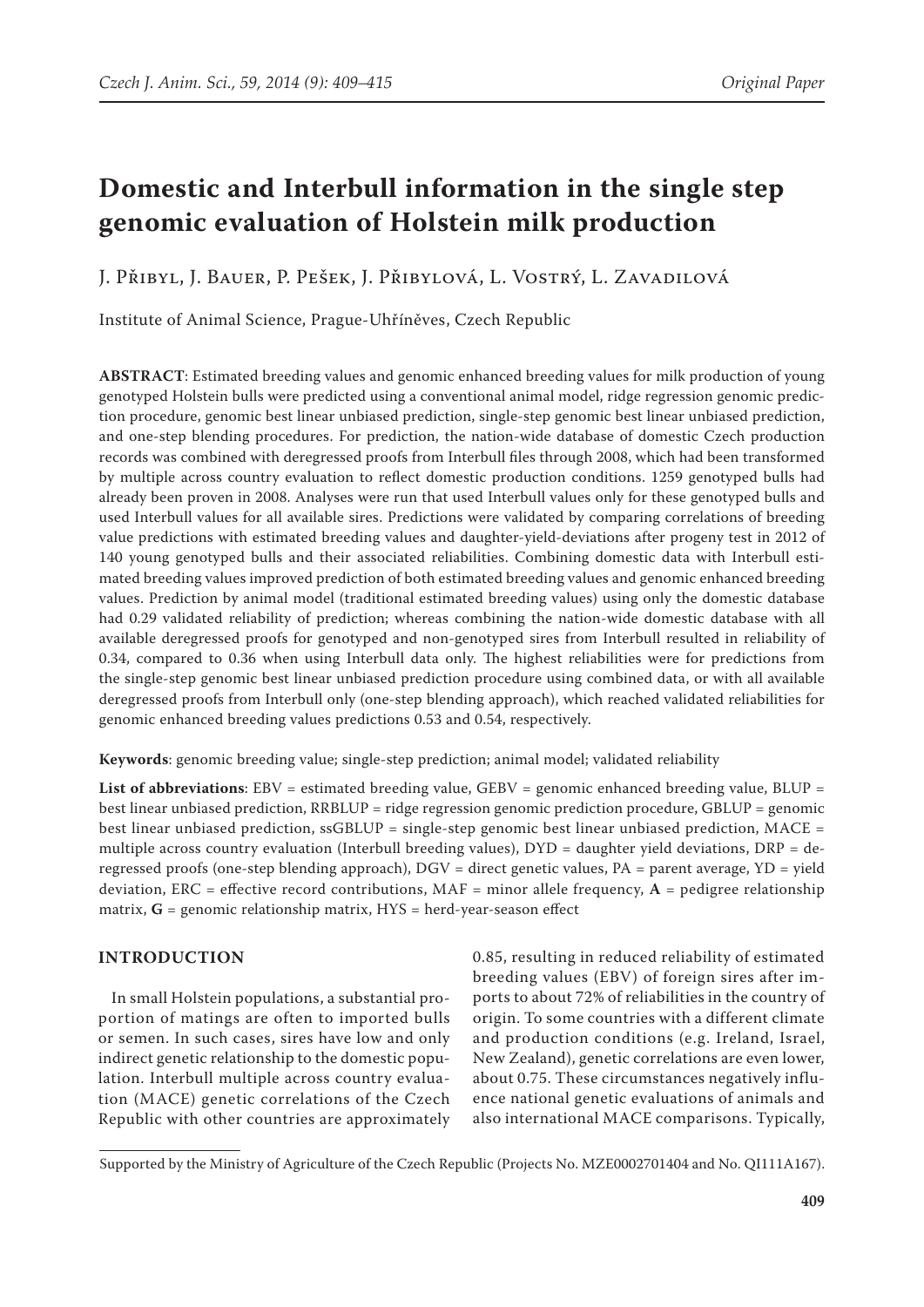however, the criterion for selection is the production and rank of animals under domestic management and environmental conditions.

Genomic enhanced breeding value (GEBV) is used mainly for the evaluation of young animals without own performance. Values of young animals are predicted according to the relation to other animals with phenotype performance records. This relation is on the basis of relationship according to common ancestors, and/or on the basis of common segments of genome. All available sources of information are used to achieve the highest possible reliability of prediction, but with the attention to avoid double counting of information sources. Some methodical aspects connected with EBV and GEBV predictions are described by Pribyl et al. (2010).

Two-stage approaches work initially with parts of genome and followed by summation, or all genetic information simultaneously is used for genomic evaluation. Second group of procedures is more accurate and sometimes named as a single-stage approach (Schulz-Streeck et al. 2013). Parts of cattle genome suitable for genetic evaluation of animals were analyzed by Szyda et al. (2013). For simultaneous evaluation, the multi-step procedures are using a variety of regression-based methodologies (Meuwissen et al. 2001), including the ridge regression genomic prediction procedure (RRBLUP), and Bayesian procedures, and the genomic best linear unbiased prediction (GBLUP) method using a genomic relationship matrix (VanRaden 2008). Pseudo-phenotypes, daughter yield deviations (DYD) or deregressed proofs (DRP) are bases for direct genetic values (DGV) calculation. Genetic markers do not explain all genetic variability of analyzed traits (Liu et al. 2011), therefore DGV are then combined with residual polygenic effect (or parent average; PA) in a selection index to produce GEBV. Misztal et al. (2009), Aguilar et al. (2010), Christensen and Lund (2010), and Legarra and Ducrocq (2012) developed a single-step genomic best linear unbiased prediction (ssGBLUP) which effectively combines nation-wide production records and pedigree databases with genomic information, and produces directly GEBV. This method overcomes several critical assumptions required by multi-step procedures, and allows common rank of all genotyped and ungenotyped animals in a population.

Pribyl et al. (2012) used this methodology for the genetic evaluation of the Czech Holstein popula-

tion. Despite using a small number of proven reference bulls, genotyping of proven and young bulls led to an increased correlation of the GEBVs of young bulls with their EBV prediction after progeny test. As mentioned, imported sires typically have a low genetic relationship to the domestic population. Therefore using information from global Interbull EBVs could improve accuracy of prediction.

Gao et al. (2012) and Su et al. (2012) used DRP of sires as input data instead of national production records in ssGBLUP, naming this approach one-step blending approach. Pribyl et al. (2013) combined in ssGBLUP nation-wide databases of production with all available Interbull DRPs. Implanting the Interbull file converted by MACE into a scale reflecting Czech production conditions improved accuracy of prediction. To demonstrate possible benefits of combining data sources, the relatively new issue from Interbull (year 2011) was used. Improvement depended on correlation of young genotyped bulls with Interbull database (unpublished results). The newer the data, and the younger the Interbull bulls, the higher the improvement in accuracy of prediction of young bulls under domestic conditions.

The aim of this study was to compare methods of genetic prediction for young bulls by GEBV using both domestic and global Interbull data from the year 2008. Predictions were verified according to domestic production data until the calving year 2012.

## **MATERIAL AND METHODS**

*Datasets description.* Production records from first lactations of Czech Holstein cows, Interbull milk yield EBVs of bulls, and pedigree databases were used.

Two overlapping datasets of domestic milk production performance data and a dataset that included Interbull breeding values (MACE) were used:

(1) Domestic: 969 269  $1<sup>st</sup>$  lactations, calving years 1991–2008, and 1 762 905 animals in the pedigree file;

(2) Domestic:  $1\,185\,225\,1<sup>st</sup>$  lactations, calving years 1991–2012, and 1 958 139 animals in the pedigree file;

(3) Interbull: 98 037 EBVs through year 2008, average reliability 0.70 (> 0.28), converted by MACE on a national scale, and 268 451 animals in the pedigree file.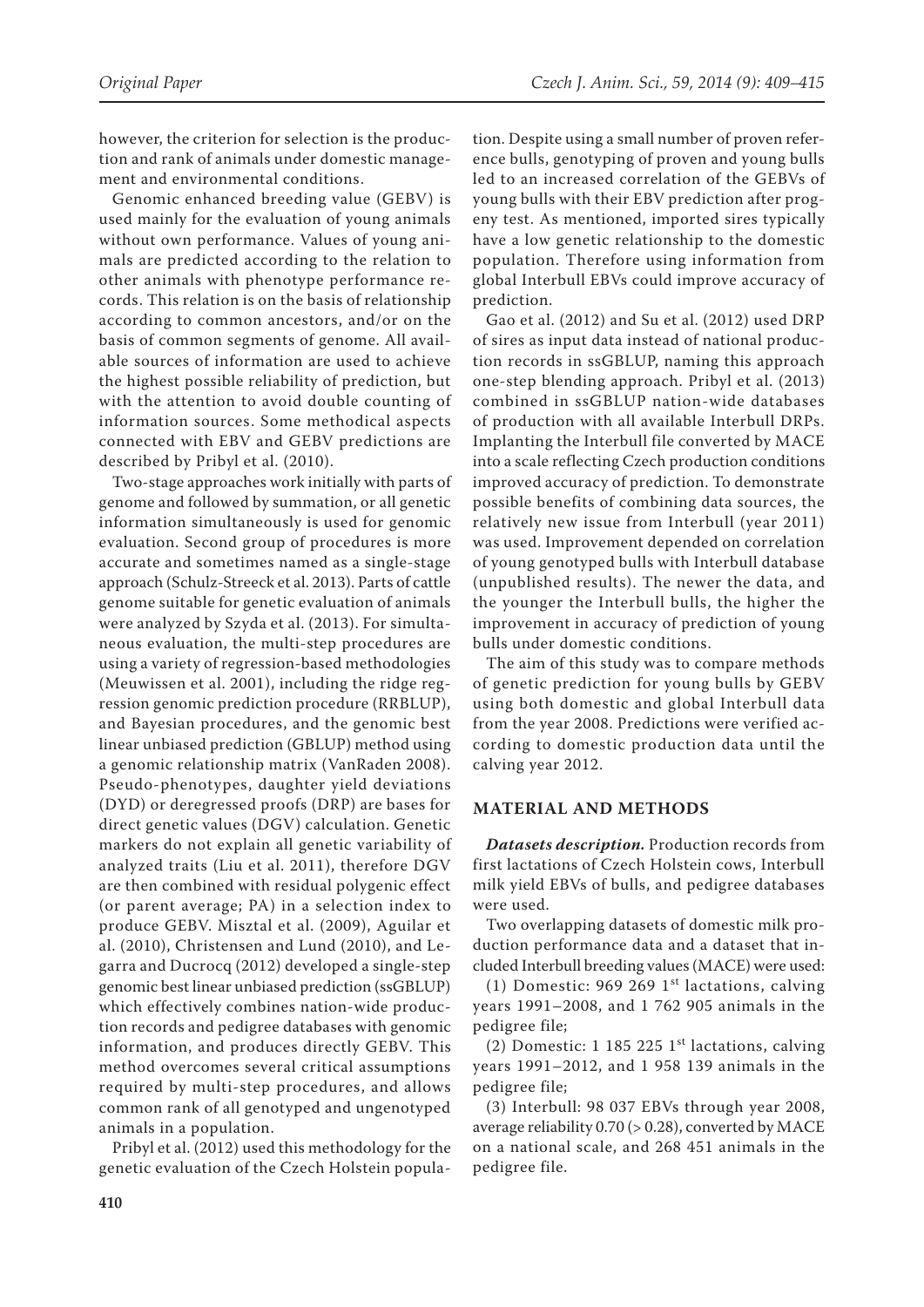Values were modified in order that variability of EBV of domestic proven bulls and of Interbull EBVs was similar. Estimated breeding values were deregressed (Rozzi et al. 1990; Schaeffer 1994) and pseudo-data yield deviation (YD) and effective record contributions (ERC) were calculated, considering sire as an animal with its own production:

 $ERC = ((1 - h^2)/h^2) \times (rel/(1 - rel))$ 

where:

 $h$  = heritability

*rel* = reliability of estimated breeding values (EBV)

Bulls were genotyped by Illumina BovineSNP50 BeadChip V2 (Illumina Inc., San Diego, USA). To eliminate possible input errors, data were edited for: minor allele frequency (MAF) < 0.05, Gscore < 0.60, number of loci per bull < 90%, number of bulls per locus < 90%, substantial error of prediction of old proven bulls in the training set – absolute difference of input DRP with predicted DGV > 708 kg, large discrepancy of part of relationship matrix **A22** to genomic relationship matrix **G** – absolute difference in relationship to others > 3 animals > 0.30, and proportion of Holstein genes < 85%.

After editing, 39 904 loci for 1605 bulls out of which 1259 were already proven in 2008 (training set), 140 young with 0 daughters in 2008 and > 50 daughters (average 67) in 2012, and 206 other bulls with a small number of daughters were used.

Data were evaluated by weighted analysis using several statistical procedures. Because ERC was used as the weight for individual records, for all domestic production records ERC was set equal to 1.

#### *Involved methods of evaluation*

(1) Ridge regression genomic prediction procedure (RRBLUP) was performed according to the following model:

*yj* = μ + Σδ*<sup>i</sup>* ∙*gij + ej*

where

- $y_i$  = deregressed proofs (DRP) of milk production for bull *j*
- $\mu$  = common constant (contemporary group) as a fixed effect
- $\delta_i$  = regression coefficient for locus *i* (this effect is considered as random with covariance matrix equal to identity matrix multiplied by a constant  $\sigma_a^2/m$  where  $\sigma_a^2$  = total genetic variance and *m* = number of loci)

 $g_{ii}$  = value of alleles in locus *i* < 0, 1, 2 > for bull *j ej* = random error

Estimated marker effects are used to predict direct genetic values (DGV) of young animals:

$$
DGV_j = \mu + \Sigma \delta_i \, g_{ij}
$$

(2) Genomic best linear unbiased prediction (GBLUP) was done by the model:

$$
y_j = \mu + a n_j + e_j
$$

where

- $\mu$  = common constant (contemporary group) as a fixed effect
- $an_i$  = direct genetic values (DGV) of animal *j* with genomic relationship matrix **G** for all genotyped animals

*ej* = random error

(3) Best linear unbiased prediction (BLUP) and single-step genomic best linear unbiased prediction (ssGBLUP) were performed according to the animal model:

$$
y_{ij} = HYS_i + \beta_1 \cdot ca_j + \beta_2 \cdot ca_j^2 + \beta_3 \cdot do_j + \beta_4 \cdot do_j^2 + an_j + e_{ij}
$$

where

- $y_{ii}$  = first lactation milk yield of cow, or deregressed proofs (DRP) of milk production for bull
- HYS*i* = contemporary group within a herd in a 3-month calving period (fixed effect)

 $β_1$ ,  $β_2$ ,  $β_3$ ,  $β_4$  = regression coefficients

- $ca_j, ca_j^2$  = parameters for curvilinear regressions on calving age (fixed effect)
- *doj* , *doj* parameters for curvilinear regressions on days open (fixed effect)
- *an<sub>i</sub>* = estimated breeding values (EBV) or genomic enhanced breeding value (GEBV) of animal *j* with pedigree additive relationship matrix **A** in BLUP, or matrix **H** in ssGBLUP

**H** is the pedigree additive relationship matrix **A**  augmented by genomic relationship matrix **G**. Weights of 80% **G** and 20% additive pedigree relationship matrix only for genotyped animals  $A_{22}$ were used for incorporation into **H**.

Matrix **G** was constructed according to deviations from the averages of observed allele frequencies and was standardized by division by the average value of the diagonal of **G** (Forni et al. 2011), then shifted, so that the elements of the **A22** and ele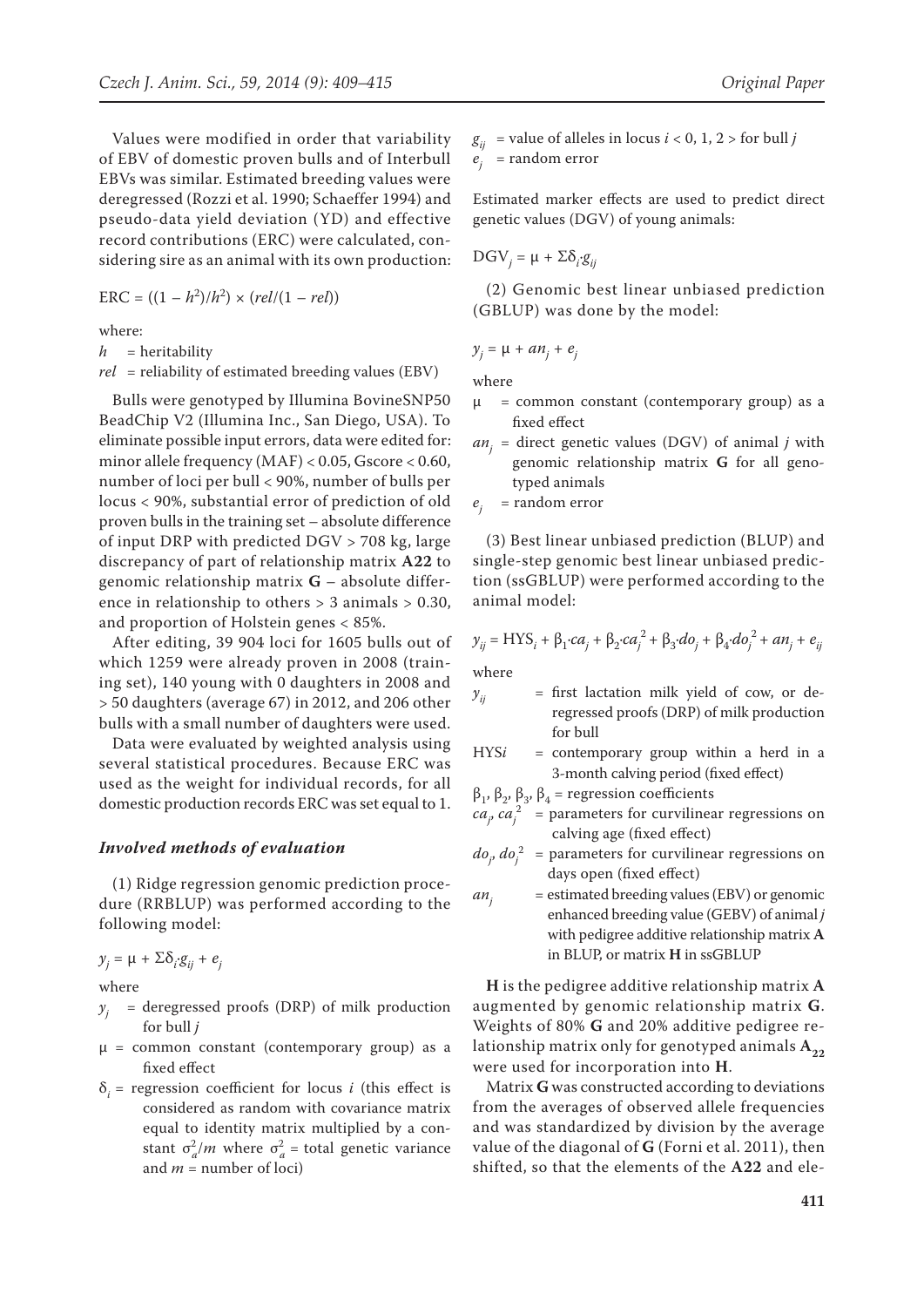ments of **G** would have the same average (Vitezica et al. 2011).

Deregressed proofs (DRPs) processed from MACE values are free from influence of systematic environmental effects and all of them are on the same scale. For inclusion into BLUP calculations, DRPs are therefore assigned to an additional class of herd-year-season effect (HYS), and for independent variables (calving age, days open) average values from domestic population are used.

The programme G-matrix (Version 2.0, 2011; http://dmu.agrsci.dk) was used for construction of the **G** relationship matrix, and the DMU (Version 6, release 5.0., 2010; http://dmu.agrsci.dk) software package was used for genetic prediction. Data files were handled with help of SAS (Statistical Analysis System, Version 9.4, 2012).

Procedures for the various models for genetic prediction are summarized in Table 1.

Domestic production records were used in BLUP and ssGBLUP genetic prediction procedures (Table 2), whereas in RRBLUP and GBLUP analyses, Interbull DRPs from 1259 referenced bulls were utilized, which represented a total of 57 864 ERCs. These values were combined in an index with EBV estimates according to pedigree information from the domestic Holstein population. Of all DRPs available from Interbull, a total of 98 037 were used in BLUP and ssGBLUP procedures, and this database represents 785 276 ERCs. This method corresponds to "one-step blending approach". The combination of both domestic and Interbull databases identified 1 064 912 records (1 632 668 ERCs) that were analyzed by BLUP and ssGBLUP procedures. In these

| Table 1. Prediction procedures |  |
|--------------------------------|--|
|--------------------------------|--|

analyses, Interbull DRPs were used only when sires did not have daughters in the domestic population.

Procedures were validated by calculating correlations among predictors of genetic merit for 140 young bulls that had no daughter records in 2008 but > 50 daughter records in 2012, that is, their EBVs and DYDs after progeny test (Szyda et al. 2008, 2011). Average validated reliabilities (*VRel*) (Gao et al. 2012; Su et al. 2012) were computed from correlation of prediction with DYD by the following formula:

$$
VRel = r_{P,DYD}^2 / rel_{DYD}
$$

where

 $r_{RDYD}$  = correlation of predicted method with daughter yield deviations (DYD) after progeny test

 $rel<sub>DYD</sub>$  = reliability as affected by number of progeny, corresponding with daughter yield deviations (DYD)

## **RESULTS AND DISCUSSION**

Merging domestic production records with Interbull files notably increased volume of input data for genetic evaluation (Table 2).

Results were expressed as deviations from a base population of 2116 proven sires, each having at least 60 daughters in 2008. Average value (EBV/ GEBV) of prediction of young bulls had deviation in a case of evaluating the domestic population equal to 657, and 672 kg of milk for BLUP and ssGBLUP methods, respectively (Table 3), whereas from combined data these averages were 651 and 640 kg, respectively. Average values of prediction

| Method       | Calculated value       |                | Sources of production 2008 |            |
|--------------|------------------------|----------------|----------------------------|------------|
|              |                        | Domestic $(D)$ | Interbull $(I)$            | $D + I$    |
| <b>BLUP</b>  | EBV                    | D-EBV          | I-EBV                      | $D+I-EBV$  |
| RRBLUP       | <b>DGV</b><br>$GEBV^*$ |                | $rI-DGV$                   | rI-GEBV    |
| <b>GBLUP</b> | <b>DGV</b><br>$GEBV^*$ |                | $gI-DGV$                   | $gI-GEBV$  |
| ssGBLUP**    | <b>GEBV</b>            | D-GEBV         | $I-GEBV***$                | $D+I-GEBV$ |

EBV = estimated breeding value, DGV = direct genetic values, GEBV = genomic enhanced breeding value, BLUP = best linear unbiased prediction, RRBLUP = ridge regression genomic prediction procedure, GBLUP = genomic best linear unbiased prediction, ssGBLUP = single-step genomic best linear unbiased prediction,  $g =$  genomic,  $r =$  ridge regression  $*GEBV = 0.8$  DGV + 0.2 D-EBV

\*\*genomic relationship **G** is weighted 80% and pedigree relationship **A22** 20%

\*\*\*one-step blending approach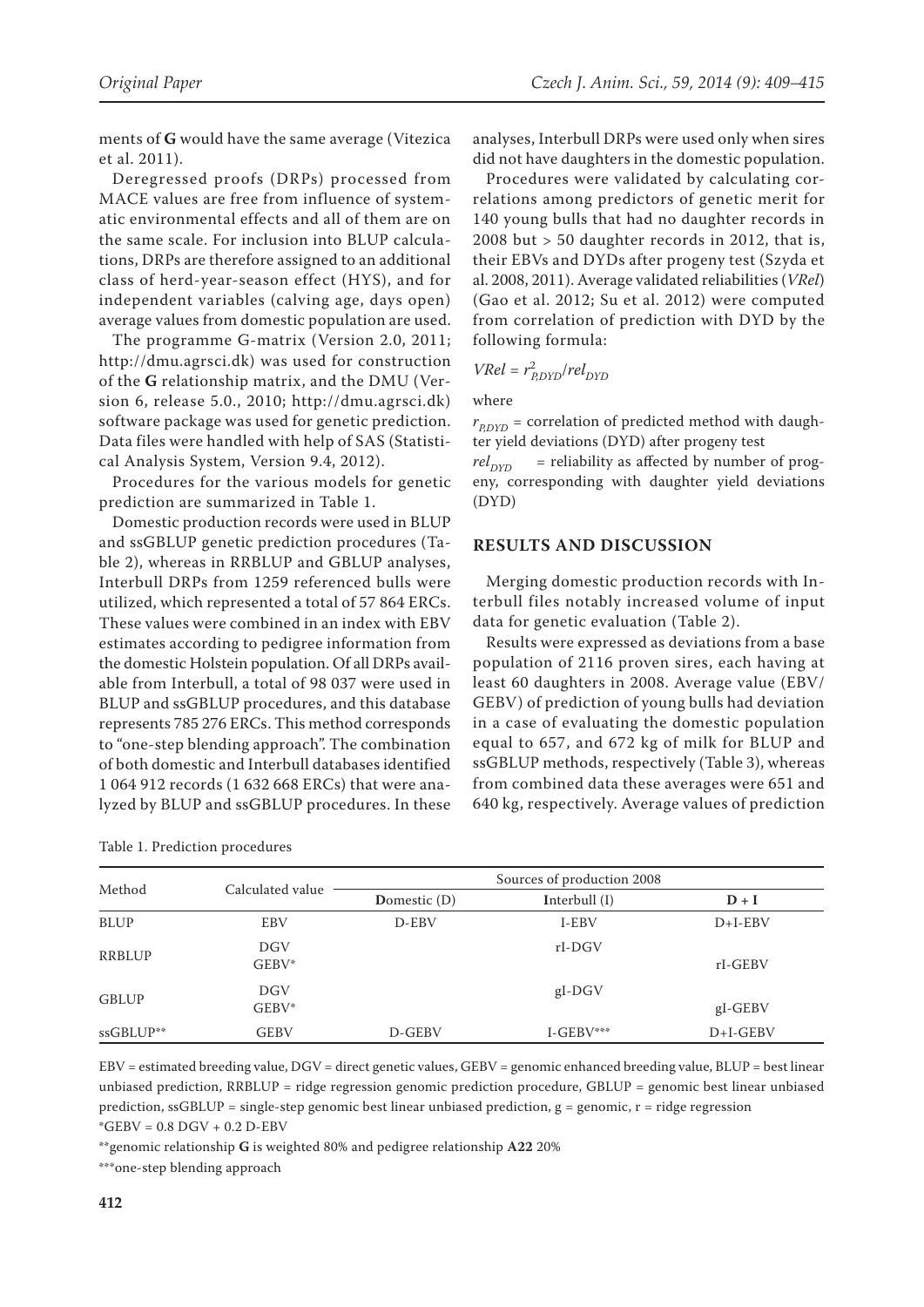|                                  | Records   | Weights ERC | Procedure                     |
|----------------------------------|-----------|-------------|-------------------------------|
| Domestic (D)                     | 969 269   | 969 269     | D-EBV<br>D-GEBV               |
|                                  | 1 2 5 9   | 57 864      | rI-DGV                        |
| Interbull (I) for                | 970 528** | 240 145     | rI-GEBV                       |
| genotyped bulls                  | 1 2 5 9   | 57 864      | gI-DGV                        |
|                                  | 970 528** | 240 145     | gI-GEBV                       |
| Interbull $(I)$<br>for all bulls | 98 037    | 785 276     | <b>I-EBV</b><br><b>I-GEBV</b> |
| $D + I$ all*                     | 1 064 912 | 1632668     | DI-EBV<br>DI-GEBV             |

ERC = effective record contributions, EBV = estimated breeding value, GEBV = genomic enhanced breeding value, DGV = direct genetic values, g = genomic, r = ridge regression \*from Interbull file, only bulls with no domestic daughters \*\*including pedigree information from domestic population

were in a good agreement with results based upon progeny test, in which average EBV for this group of young bulls was 629 kg of milk. In average, predictions of breeding values of young bulls in all methods were overestimated by about 1.7–6.8%.

Correlations of predictions with EBV after progeny test (EBV12) were noticeably higher than with DYD (DYD12) (Table 3). D-EBV were EBVs of young animals, reflecting the response of pedigree of (imported) young bulls in a domestic condition. Predictions of young bulls according to this "common" BLUP-Animal Model analysis were correlated with EBV12 by 0.59 and with DYD12 by 0.47. Corresponding validated reliability (*VRel*) was 0.29. Predictions derived from ssGBLUP of domestic data reached *VRel* of 0.48.

Predictions with DGV by RRBLUP and GBLUP, which were according to Interbull DRP for genotyped bulls only, were correlated to EBV12 by 0.60 and 0.59 respectively, and correlated to DYD12 by 0.57. Differences in correlations to EBV12 and to DYD12 were much lower than when using BLUP and ssGBLUP and domestic databases. Corresponding *VRel* were 0.42 and 0.41, respectively. After combination with pedigree values, reliabilities reached *VRel* of 0.47. This is close to the value obtained on the domestic population using ssGBLUP.

Predictions of EBV using the BLUP method including all Interbull DRP (one-step blending approach) versus using combined data reached *VRel* of 0.36 and 0.34, respectively, which were notably higher than from domestic population data only (Table 3). Predictions by GEBV with ssGBLUP from Interbull and combined data had *VRel* values of 0.54 and 0.53, respectively. Values achieved by using solely Interbull data and by combined data were similar.

Table 3. Average genetic predictions for 140 young bulls, correlations of predictions with results after progeny test, and validated reliabilities

| Data 2008                            | Mean milk $(kg)^*$ | Method     | EBV 2012 | DYD 2012 | Validated reliability |
|--------------------------------------|--------------------|------------|----------|----------|-----------------------|
| Domestic (D)                         | 657                | D-EBV      | 0.59     | 0.47     | 0.29                  |
|                                      | 672                | D-GEBV     | 0.70     | 0.61     | 0.48                  |
| Interbull (I) for<br>genotyped bulls |                    | $rI-DGV$   | 0.60     | 0.57     | 0.42                  |
|                                      |                    | rI-GEBV    | 0.67     | 0.61     | 0.47                  |
|                                      |                    | $gI-DGV$   | 0.59     | 0.57     | 0.41                  |
|                                      |                    | gI-GEBV    | 0.66     | 0.61     | 0.47                  |
| Interbull $(I)$<br>for all bulls     |                    | I-EBV      | 0.62     | 0.53     | 0.36                  |
|                                      |                    | I-GEBV     | 0.70     | 0.65     | 0.54                  |
| $D + I$ all                          | 651                | $D+I-EBV$  | 0.63     | 0.51     | 0.34                  |
|                                      | 640                | $D+I-GEBV$ | $0.73**$ | 0.64     | 0.53                  |
| Data 2012                            | 629                | D-EBV      |          |          |                       |

EBV = estimated breeding value, DYD = daughter yield deviations, GEBV = genomic enhanced breeding value, DGV = direct genetic values,  $g =$  genomic,  $r =$  ridge regression

\*difference of EBV/GEBV from basis of 2116 proven sires each with at least 60 daughters in 2008

\*\*when using for response variable GEBV12 means GEBV by single-step genomic best linear unbiased prediction (ssGBLUP) in year 2012, the highest correlation is for DI-GEBV with value 0.75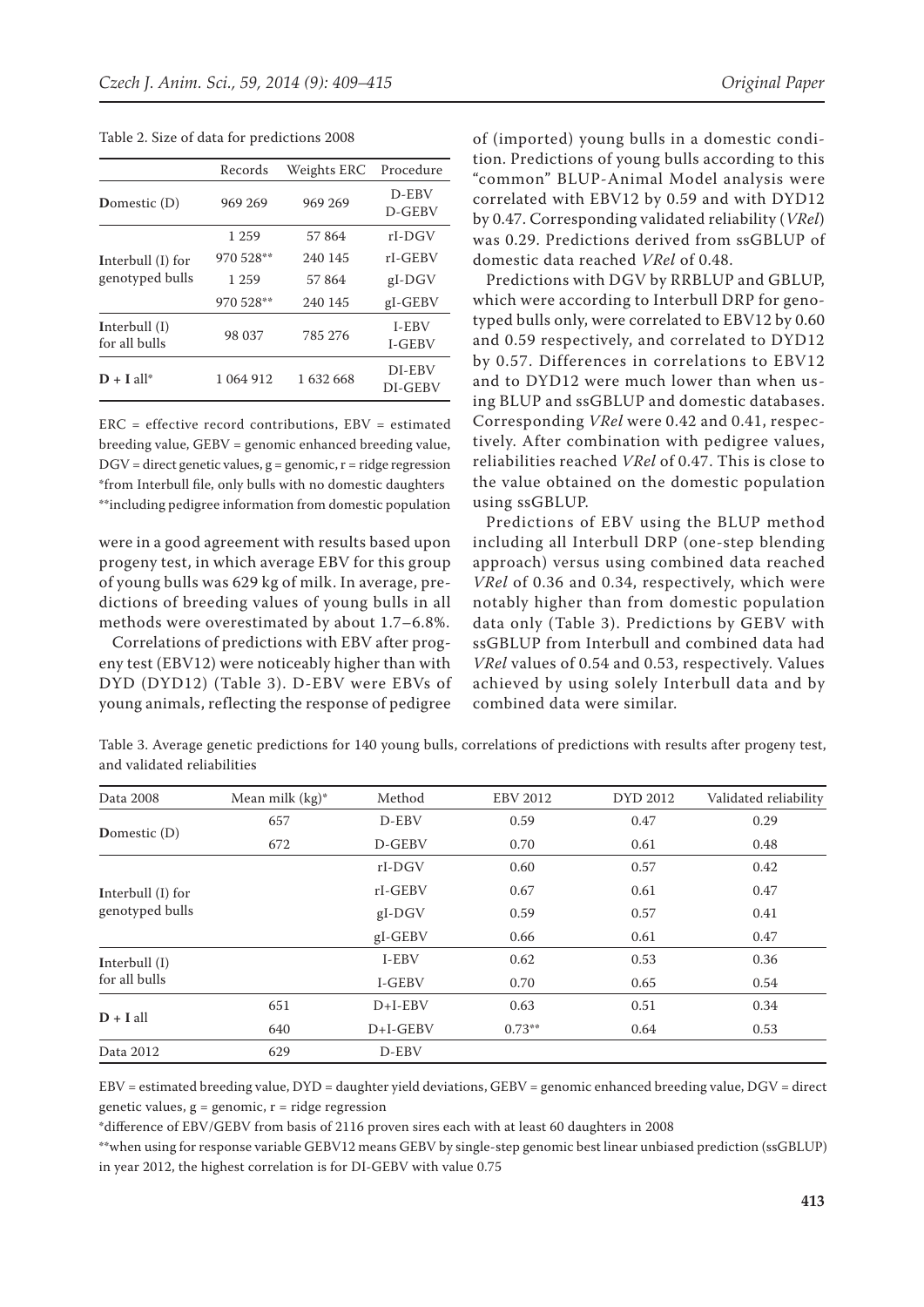In combined data, only Interbull sires that did not have domestic daughters were used for BLUP and ssGBLUP procedures. In methods I-EBV and I-GEBV (one-step blending approach), all available data from Interbull were used, including contributions from the Czech population. Therefore sources of information were similar in both cases. The Interbull database contained 785 276 ERC (Table 2) connected directly to sires, which had substantial predicative ability, greater than a population of cows of similar size. On the other hand, the Interbull database was generated under production conditions not closely similar to those of the Czech domestic herds.

The resulting reliabilities are within the range of values achieved by the literature cited in this study.

## **CONCLUSION**

Combining genetic evaluation of all domestic records with all available Interbull EBVs, both for genotyped and ungenotyped sires, and transformed by MACE into domestic production conditions improved prediction both of EBV and GEBV.

The ssGBLUP method enabled using daughter's production records and/or DRPs both for genotyped and ungenotyped sires in joint genetic evaluation.

Generally, the most reliable genetic predictions, according to repeated calculations, were produced by the ssGBLUP procedure utilizing combined data. Differences in accuracy of prediction between ssGBLUP in combined data and ssGBLUP using only Interbull data (one-step blending approach) were small.

*Acknowledgement.* We thank the Czech Moravian Breeding Corporation (Prague, Czech Republic) and the Holstein Cattle Breeders Association of the Czech Republic (Hradištko, Czech Republic) for supply of data files. We are grateful to Dr. Per Madsen, University of Aarhus, Denmark, and to Prof. Ignacy Misztal, University of Georgia, USA, for methodical support and for provision of computer programs. We gratefully acknowledge the helpful comments of anonymous reviewers.

#### **REFERENCES**

Aguilar I., Misztal I., Johnson D.L., Legarra A., Tsuruta S., Lawlor T.J. (2010): Hot topic: A unified approach to utilize phenotypic, full pedigree, and genomic information

for genetic evaluation of Holstein final score. Journal of Dairy Science, 93, 743–752.

- Christensen O.F., Lund M.S. (2010): Genomic prediction when some animals are not genotyped. Genetics Selection Evolution, 42, 2.
- Forni S., Aguilar I., Misztal I. (2011): Different genomic relationship matrices for single-step analysis using phenotypic, pedigree and genomic information. Genetics Selection Evolution, 43, 1.
- Gao H., Christensen O.F., Madsen P., Nielsen U.S., Zhang Y., Lund M.S., Su G. (2012): Comparison on genomic predictions using three GBLUP methods and two singlestep blending methods in the Nordic Holstein population. Genetics Selection Evolution, 44, 8.
- Legarra A., Ducrocq V. (2012): Computation strategies for national integration of phenotypic, genomic, and pedigree data in a single-step best linear unbiased prediction. Journal of Dairy Science, 95, 4629–4654.
- Liu Z.T., Seefried F.R., Reinhardt F., Rensing S., Thaller G., Reents R. (2011): Impact of both reference population size and inclusion of a residual polygenic effect on the accuracy of genomic prediction. Genetics Selection Evolution, 43, 19.
- Meuwissen T.H.E., Hayes B.J., Goddard M.E. (2001): Prediction of total genetic value using genome-wide dense marker maps. Genetics, 157, 1819–1829.
- Misztal I., Legarra A., Aguilar I. (2009): Computing procedures for genetic evaluation including phenotypic, full pedigree, and genomic information. Journal of Dairy Science, 92, 4648–4655.
- Pribyl J., Rehout V., Citek J., Pribylova J. (2010): Genetic evaluation of dairy cattle using a simple heritable genetic ground**.** Journal of the Science of Food and Agriculture, 90, 1765–1773.
- Pribyl J., Haman J., Kott T., Pribylova J., Simeckova M., Vostry L., Zavadilova L., Cermak V., Ruzicka Z., Splichal J., Verner M., Motycka J., Vondrasek L. (2012): Single-step prediction of genomic breeding value in a small dairy cattle population with strong import of foreign genes. Czech Journal of Animal Science, 57, 151–159.
- Pribyl J., Madsen P., Bauer J., Pribylova J., Simeckova M., Vostry L., Zavadilova L. (2013): Contribution of domestic production records, Interbull estimated breeding values, and single nucleotide polymorphism genetic markers to the single-step genomic evaluation of milk production. Journal of Dairy Science, 96, 1865–1873.
- Rozzi P., Schaeffer L.R., Burnside E.B., Schlote W. (1990): International evaluation of Holstein-Friesian dairy sires from three countries. Livestock Production Science, 24, 15–28.
- Schaeffer L. (1994): Multiple-country comparison of dairy sire. Journal of Dairy Science, 77, 2671–2678.